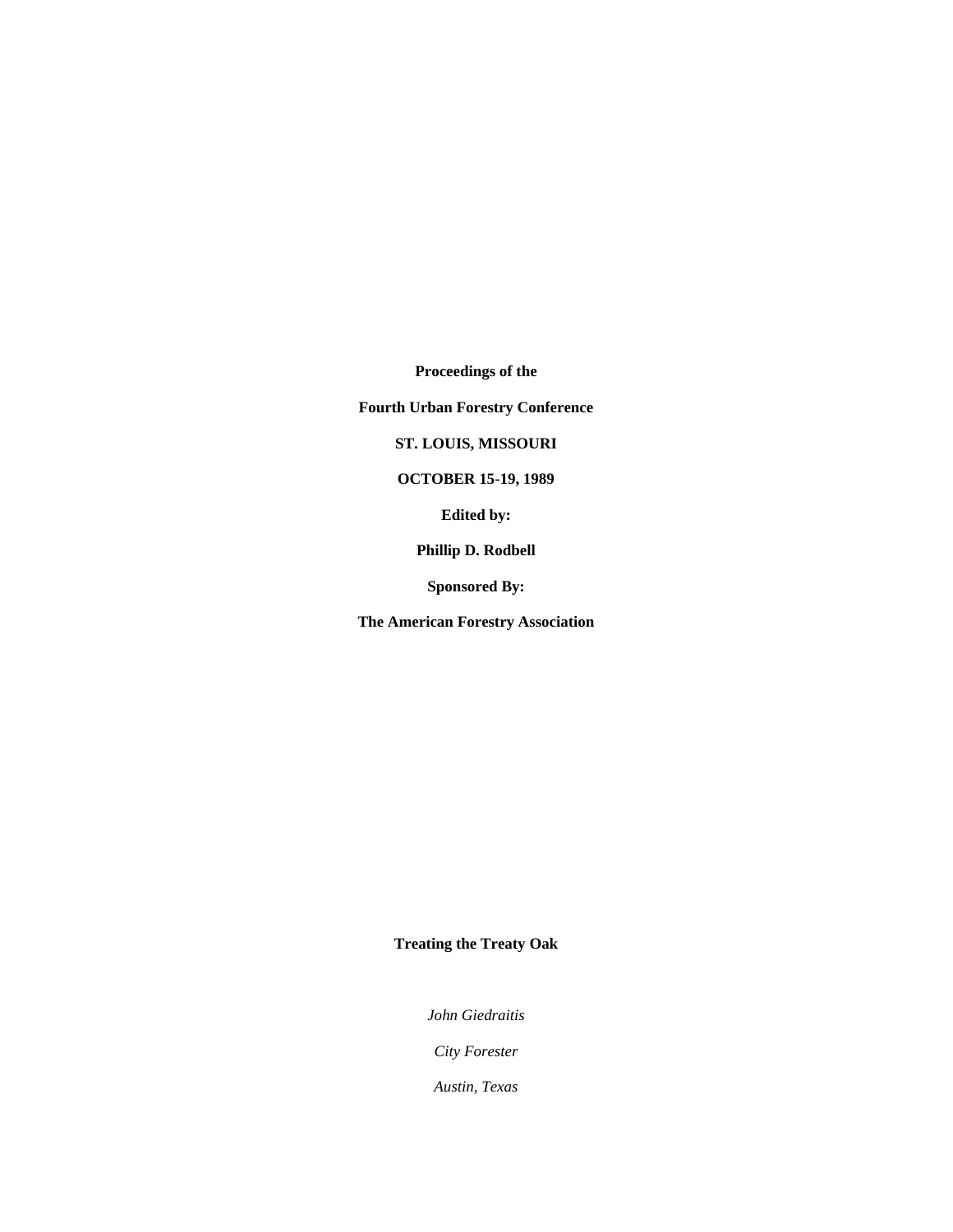The Treaty Oak is a living symbol of history. Since its poisoning early this year, the heroic efforts to save it have proved to be the challenge of my career. This is an intriguing story of an historic tree, its malicious vandalism, how the art and science of forestry and arboriculture were applied to try to save it, and how this great tree's sacrifice can be a message for each and every one of us.

Our Chamber of Commerce estimates the Treaty Oak to be over 600 years old. Most foresters settle on about 300, but once you have seen the majesty of this tree, it's not hard to believe the Chamber of Commerce. In fact, the live oaks *(Quercus virginiana)* that grow in the chalky, dry limestone soils around Austin have a peculiar habit of root sprouting, that is, throwing up genetically identical clones from the roots; given this, it is possible that its current four-foot diameter, 50-foot height, and 90-foot spread may only be the latest sprout off of a common root system dating back thousands of years. Whatever its age records show that it has had important historical associations with the residents of Texas.

Historians tell us that the Treaty Oak is the last of a grove of fourteen trees known as the Council Oaks. The original Texans regarded it as a Tree-God, a temple of worship for the Comanches and Tonkawa Indians. In the shade of the oaks' wide-spreading branches, the natives would meet to dance the war dances, smoke the peace pipe, and celebrate feasts and religious ceremonies. Myths and magic surrounded the tree. Indian maidens believed that a sauce made from its acorns, if taken by warriors on the eve of battle, would bring their loved ones safely back.

The Treaty Oak has also played an important and romantic part in the history of the Lone Star State. One legend has the Father of Texas, Stephen F. Austin, signing the first boundary treaty with the local Indians under the tree, and hence its name. While there is little proof of this, the grove was an accepted boundary between Whites and Reds. In fact, in 1841, the first county judge of Austin went past the grove in search of stray cattle and was killed by Indians.

As the capitol of Texas developed into a burgeoning city, the members of the Council Oaks fell one by one, and by the 1920s, the Treaty Oak itself was threatened. A cry went up throughout Texas to save the oak, because, as Mrs. W.C. Stoner wrote in the Texas Garden Federation News at the time, "No massive building, no marble shaft erected by man could ever compare to the beauty and grandeur of this natural, living monument planted by our Maker himself, and no hand should cause it to be brought low except the hand of Him who gave it. This mighty oak should be a tree of peace to all Texans and the tender sacred sentiments it arouses should inspire all posterity." In 1922, it was added to the American Forestry Association's compilation of famous and historic U.S. trees.

Such was public sentiment that on August 11, 1937; the Treaty Oak was purchased from Mr. T. J. Caldwell, a banker, rancher, and state senator. In an area hard hit by the Depression, the one-quarter acre lot was purchased by the city of Austin with donated and public funds. The lot was sold with the stipulation that the city could not destroy the tree or, use the land for any other purpose so long as the tree remained alive. In recent years, as the city has grown up around it, the tree has been the site of picnics, weddings and other important personal events including this forester's proposal of marriage.

On March 2, Texas Independence Day, the Treaty Oak was the last stop on a local tree conference tour. As the bus emptied and the group gathered under the tree, we noticed that there was a band of about three to four feet of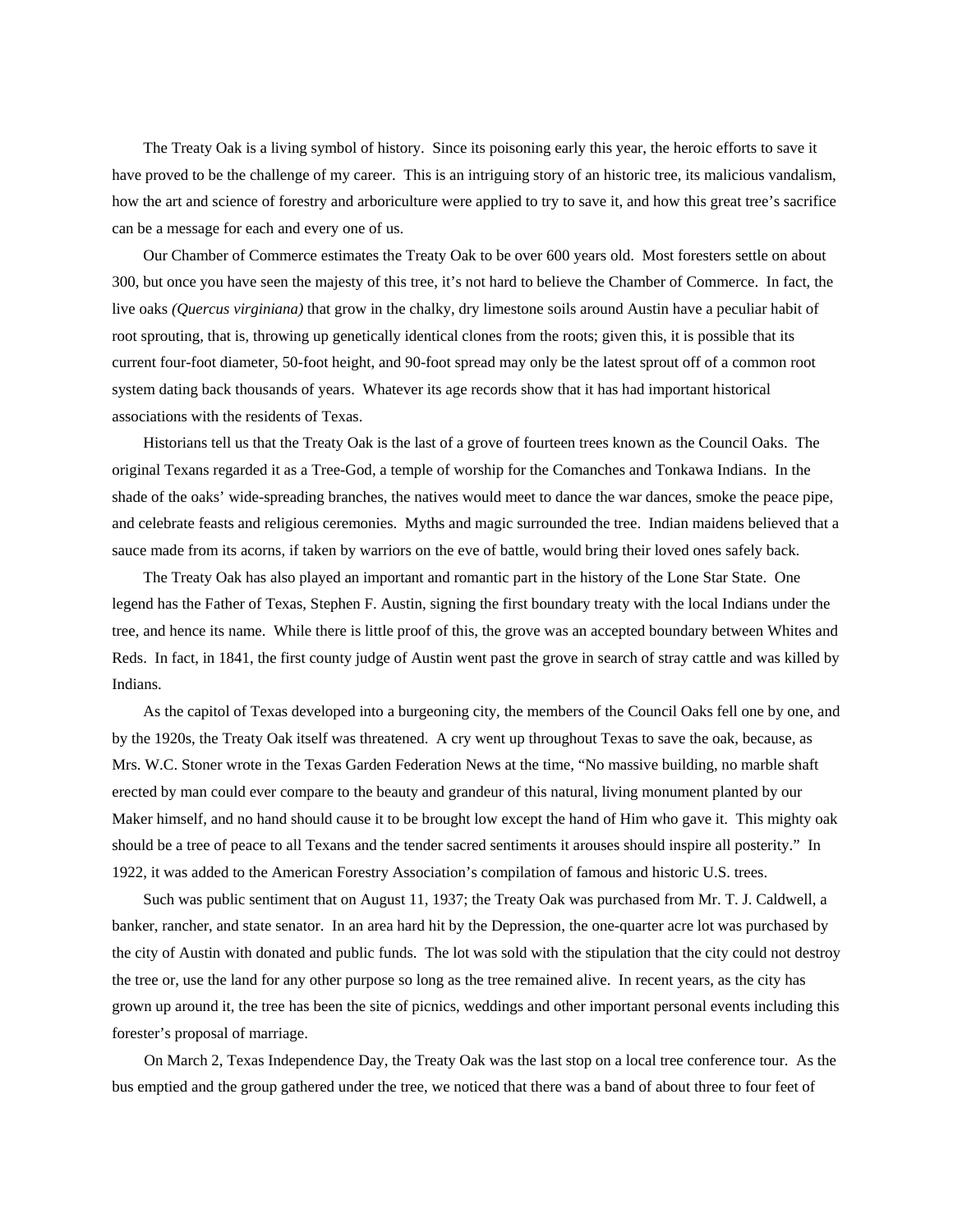dead grass around the base of the tree. In addition, there was what looked like a circle or arch going out from the base of the tree on the East Side. We supposed that it was caused by a city employee's careless application of a chemical grass edger during routine maintenance. However, no further thought was given to it since these chemicals rarely damage trees. It was not until the first of June when a woman who works nearby the tree called the city forester's office after noticing some brown leaves.

The first report was that the tree was showing signs of oak wilt, a fungal relative of the Dutch elm disease that has destroyed more than 10,000 oaks in Austin over the past two decades. When we investigated, however, we found leaf symptoms more typical of chemical injury than disease. We moved quickly and asked our State Department of Agriculture and Texas A&M University for assistance. Soil samples were taken and within several days we had excavated six to eight inches deep and injected both activated charcoal to bind the chemical, and active microbes to digest it. We then waited to see what would happen. A few days later the analysis came back from the laboratory. We were startled to learn that Velpar, an herbicide made by the DuPont Corporation in LaPorte, Texas, had been used. We had assumed that a chemical had been applied accidentally, but if it was Velpar (hexazinone), it was no accident, and we were faced with the first recorded intentional poisoning of an historic tree.

Velpar is used commercially by the pulp and paper industry to clear land of undesirable species, including oaks, when they grow among pines being raised for pulp. Pines arc tolerant of Velpar whereas most other species are not. It is used locally in our Central Texas area by ranchers to control mesquite and other brush on rangeland. The discovery that Velpar had been used could only mean that someone had tried to kill the Treaty Oak. But who and why?

An investigation was started by the Austin Police Department. Soon after, DuPont responded to the misapplication of their product by offering a \$10,000 reward. The Texas Forestry Association upped this by another \$1,000. By the end of June, Paul Stedman Cullen, a 46-year-old unemployed feedstore worker, had been arrested. Reports say that an informer told police that both he and Cullen had driven around Austin looking for a tree to poison. News reports also say that it was done to rob the spirit of the tree as part of a ritual to protect a woman from another man. He has been charged with criminal mischief by causing damage of more than \$20,000 and a seconddegree felony punishable by two to 20 years in prison and a fine up to \$10,000. However, his previous record of twice being imprisoned for burglary could enhance the crime to a first-degree felony. If the jury agrees and he is convicted, the maximum punishment could be life in prison. Today, he remains in custody unable to raise a \$20,000 bond.

The label for Velpar suggests that for best control the chemical should be spot sprayed at the base of the tree. For the Treaty Oak, a lethal dose would have been about five ounces. We assume that some portion or all of a onegallon container was used. This would be roughly 25 times the amount needed to kill the tree. We also estimate that the poisoning occurred sometime in early February or before. If that is true, then the tree had remained in highly contaminated soil for some four or five months before symptoms were noticed on the leaves.

Moisture is required to activate Velpar in the soil. It is drawn into the plant with water and transported to the leaves, where it is concentrated as water evaporates. It acts by blocking a key step in photosynthesis thereby preventing the tree from manufacturing food. As the leaf becomes more and more contaminated, it turns brown and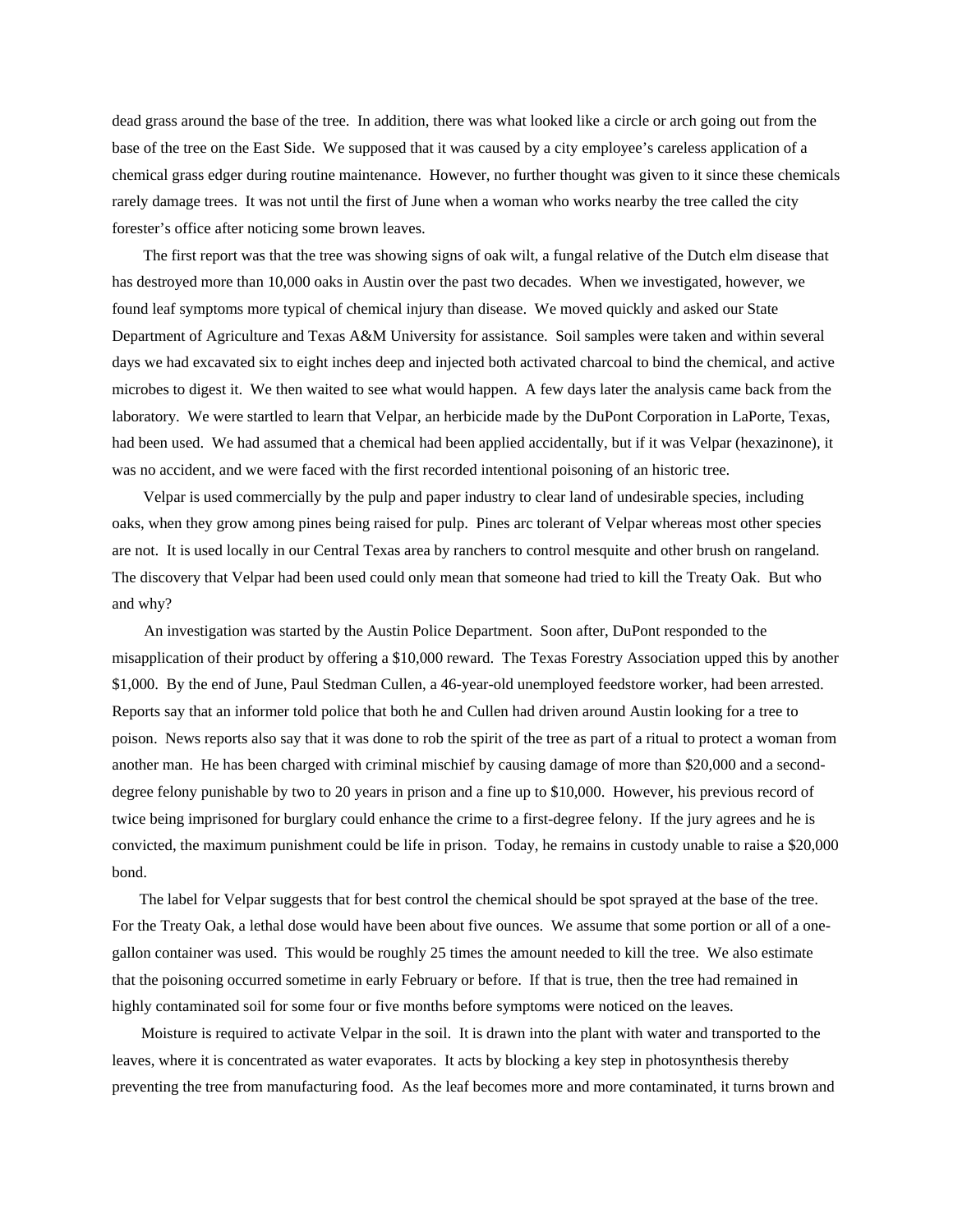is shed by the tree. The tree responds by pushing out new leaves that, in turn, are also contaminated by the poison and are lost. This cycle continues until the tree has used up all of its energy reserves and cannot produce more leaves. This is when the tree dies.

Live oaks in Austin can put on more than one set or flush of leaves each year. In fact, after the annual shedding of leaves this past spring, many live oaks put on two flushes. When we first noticed the leaf symptoms in early June, less than 40 percent of the first flush was damaged and the second flush was still healthy. Several weeks later, however, much of the first flush had browned and fallen, and the second set was starting to show symptoms. We knew then that our initial excavation and injection treatment had not been successful.

When we saw the second set of leaves becoming symptomatic, we decided to expand the treatments and call in additional experts to help us. It was then, just like in an old-time western movie; the Calvary came over the hill to save the day. In our case, it was Mr. H. Ross Perot, a Texas industrialist and billionaire who let us know that whatever it cost, however long it took, he would support our efforts to save this icon of Texas history. After several days of phone calls, we brought together the Treaty Oak Task Force, a group of 22 Ph.D.'s and practitioners from around the country. For one day, they reviewed what was known about Velpar, what treatments had been done to date, and discussed possible treatment alternatives. When they were gone, we were left to implement their recommendations.

The experts all basically agreed on three points. First, lower the stress on the tree so that the tree could fight the effects of the chemical without dealing with the heat of summer. Second, collect more data to find out how much poison was in the soil and how much was in the tree. Third, remove the contamination from the soil and the tree. One-two-three save the tree. There was only one small detail. While tens of millions of dollars had been spent to bring Velpar to market for its intended use of controlling trees, no one had ever tried to save a tree that had been treated. We were in uncharted territory without a guide.

Reducing stress, our first treatment goal, was easy to talk about but difficult to do. How do you create an openair intensive-care unit to keep a 50-foot patient cool in a climate where there are more than 100 days a year over  $90^0$ F? The answer was water and shade. First, we installed an "irrigation system in the sky." From large tanks placed in a parking lot next to the park we pumped Texas spring water that had been donated and delivered free. The water was pumped through a three-inch line by an electric pump to the tree, where it split up into smaller lines that crisscrossed the tree's three main branches ending in sprinkler heads above the crown. During July and August, we pumped nearly 1,500 gallons a day. We used an automatic timer to pump every half-hour for 60 to 90 seconds during the heat of the day. The goal was to cool the crown and not wet the ground.

We also installed a series of screens around the east, south, and west sides of the tree to lower heat stress. The city-owned Electric Utility Department bored 12; 10-foot deep holes every 20 feet and dropped in 70-foot wooden poles. They cabled the tips together and added three lightning rods. Along the side of each pole, they ran a steel cable from eight feet off the ground to 55 feet in the air. To this were attached the screen panels made of plasticcoated nylon screening, similar to what is used on tennis court fences. Aircraft cable was sewn into the edges of the panels for strength. The entire panel was joined to the cable on the pole and to the panel above and below by clips resembling rock-climbing carabiners that could be closed and locked shut. Each screen was made up of five panels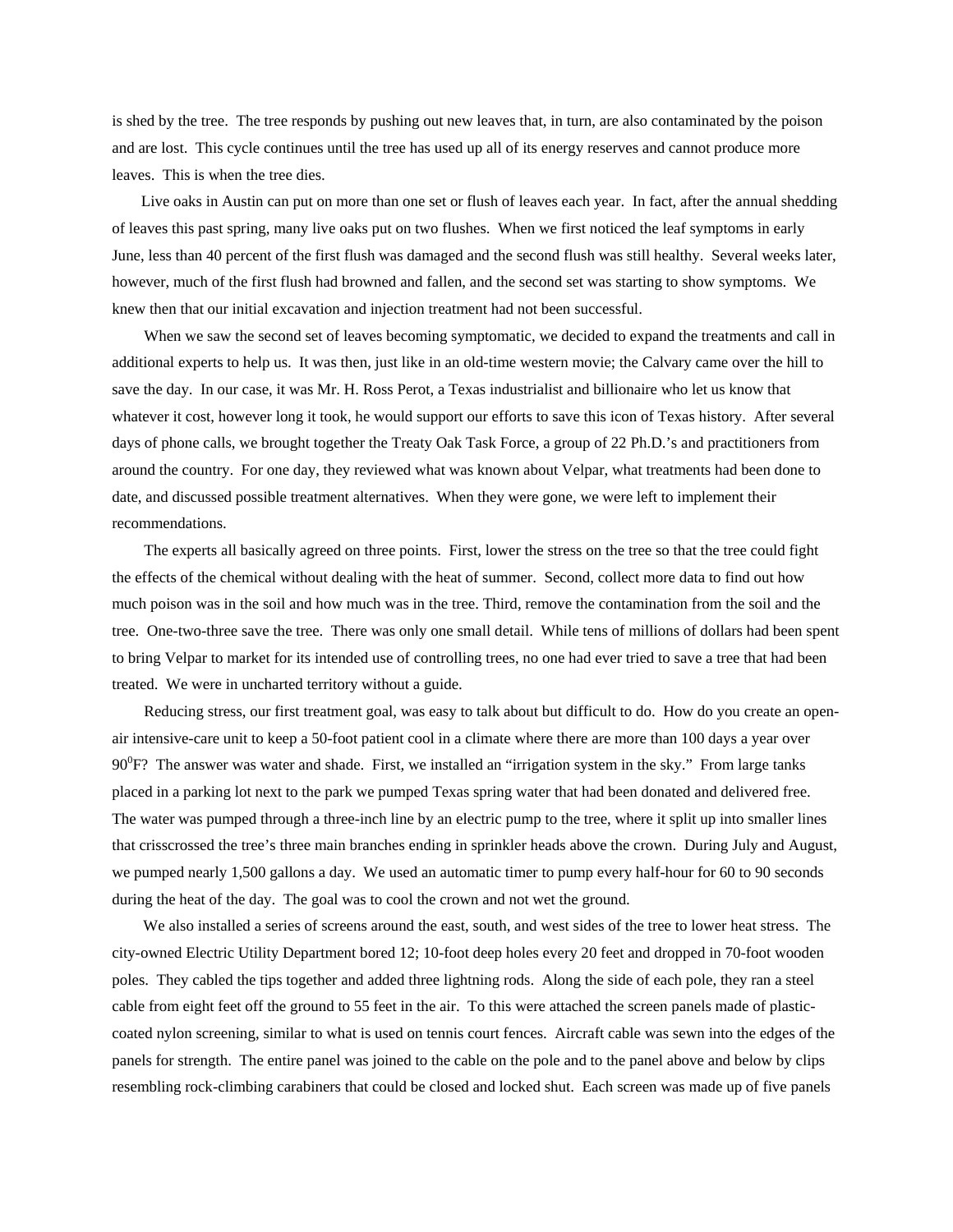connected together. To the top of each screen a rope was attached so that the screens could be raised and lowered through a pulley at the top of the pole. When the screens were up and the sprinklers were on, it could be ten to fifteen degrees cooler under the tree.

Other measures taken to reduce stress included fertilization and aeration. We have fertilized both by spraying the foliage and injecting the soil. A dilute solution of one-tenth strength Rapid- Gro fertilizer was used several times to try to replace nutrients lost as a result of successive leaf falls. We also aerated to reduce compaction under the tree and promote better air exchange in the soil. Since the entire park is filled with roots, we marked out a grid of painted dots on a three-by-three-foot spacing and augured a three-inch diameter hole, 24 inches deep at each dot. We removed the original soil and added a light textured back-fill mix of sand, peat bark and soil microbes. A golf course aerator was also used several times to help lessen the impact of the workers' heels as the treatments were being done.

Our second goal was to find out how much poison was in the soil and how much was in the tree. Immediately after the Task Force meeting, we used a soil auger to sample to four foot deep at various locations around the tree. The results from the laboratory showed that there was Velpar at lethal concentrations down to three feet. With this information, we completely removed the soil around the base of the tree. The samples of root, trunk, twig, and leaf tissues, taken over a four-month period, have shown only a small drop in Velpar concentration within the tree. This high level of poison, despite the removal of contaminated soil and the shedding of contaminated leaves, has not been encouraging. To date, over \$25,000 of the \$100,000 spent to save the tree has been spent to process soil and tissue samples.

Removing the contamination, our third treatment goal, has called for some novel approaches because it was generally felt that flooding to remove the contamination would activate the Velpar and worsen the situation. We began by re-excavating our initial treatment area and hand-digging to a depth of two feet and eight to 15 feet out from the trunk. Two feet down, we started to hit a mat of smaller roots that made digging time-consuming and difficult to do without serious damage to the roots. To solve this, we called in a pumper-truck crew from the Austin Fire Department. They connected to a fire hydrant and laid out several high volume, low pressure lines for our workers to sluice away the last foot of soil. We then sucked up the mud slurry into a vacuum truck ordinarily used by our Public Works Department to clean out storm sewers. The slurry was then pumped into a tanker truck, treated with activated charcoal, and disposed of at a city waste-water treatment plant. At 36 inches, the fertile dark soil around the tree gave way to a sandy bottom, a probable reason why very little of the water soluble Velpar was found at deeper levels.

By the middle of July, the third set of leaves was damaged and the fourth set was ready to break bud to replace them. There was a general consensus among the Task Force that the levels of Velpar were still toxic and it was time to neutralize or flush the poison from the tree. Given the chemical nature of Velpar, a very strong acid or a very strong base would have been needed to change its chemical makeup and neutralize it; either one of these would have killed the tree. The other approach, to flush the poison, seemed to hold more promise. The idea was to push the weakly charged Velpar out of the xylem cell walls, and into the fourth set of leaves, by displacing it with another ion--in this case, potassium from a dilute solution of potassium chloride salt. About 35 gallons were injected into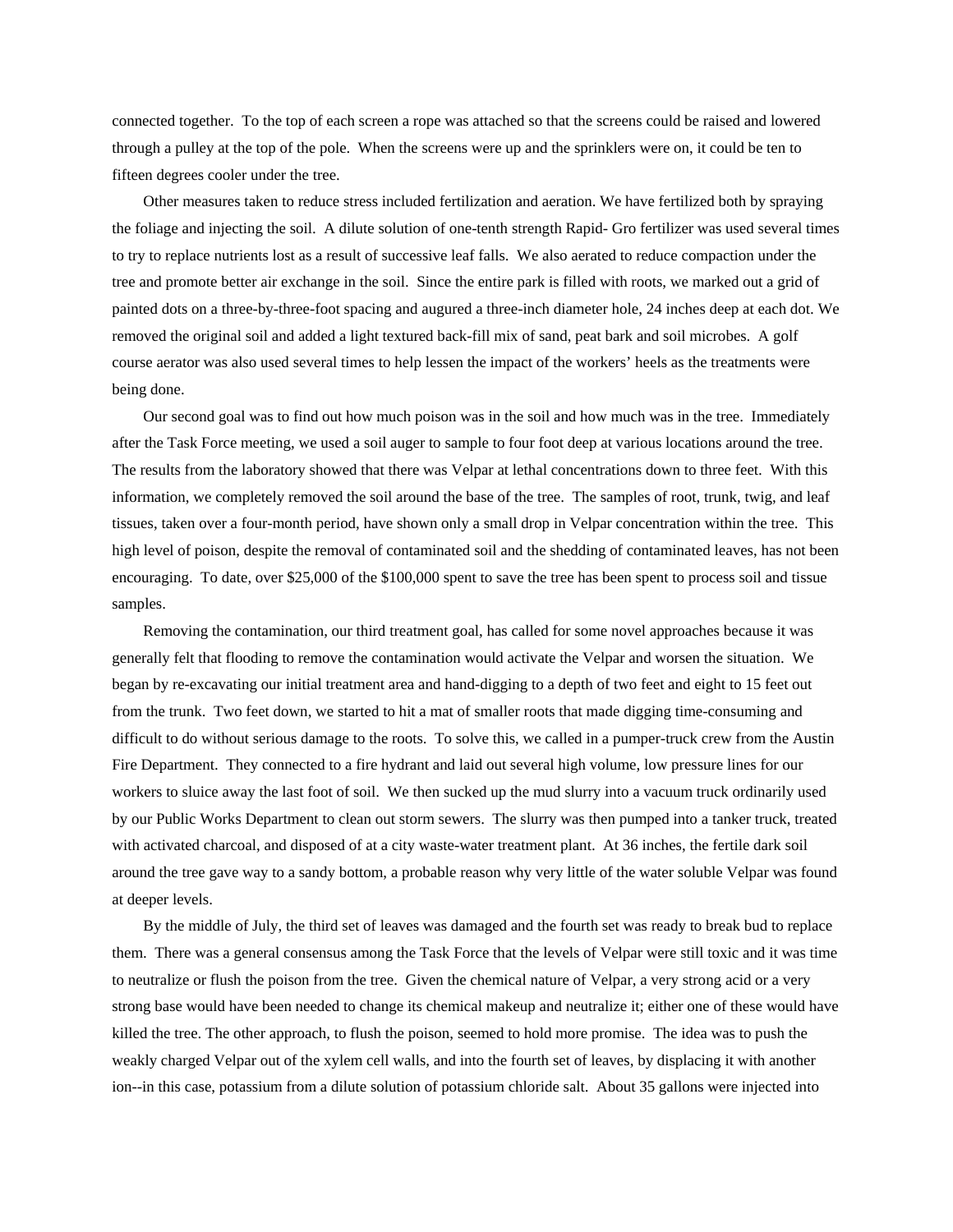the root flare. Several three-gallon garden sprayers filled with the solution were pumped to 20 pounds of pressure and connected to a harness of tubes and T-shaped injectors adapted from Elm Research Institute equipment. The oak took less than three hours to take up the solution. While leaf samples taken immediately before and after the injection showed that a significant amount of Velpar was pushed to the leaves, subsequent tissue samples still showed very high levels within the tree. Our attempt to flush out the poison had been only partially successful.

About one month later, in the beginning of September, most of the fourth set of leaves were brown and falling, and the fifth set was beginning to push out. Members of the Task Force, who were familiar with the effects of Velpar on oaks, had told us early on that oaks generally go through five or six sets of leaves until running out of energy. We knew that there was still toxin inside the tree and that its energy reserves were running low. We reasoned that if we could replace some energy while the tree still had leaves, the tree would be better able to overcome the poison by either neutralizing it by some unknown enzymatic action over the winter or by physically shedding the poison with each successive set of leaves. We decided to inject "tree food" into the tree.

We were now into a new fourth phase of treatment and one that had very little support from research. After checking with tree physiologists from around the country, we determined that a dilute solution of sucrose injected into the tree would probably not damage it. However, very few researchers thought that it would be of much benefit either. Using the salt injection technique, but slightly higher up on the trunk, we injected about eight pounds of sugar in 65 gallons of distilled water; a fungicide was also added to check any microbial growth. In all, it took about 32 hours to complete the infusion. The benefits, if any, of this injection, will probably never be known.

The current outlook for the Treaty Oak is guarded. When we analyzed wood samples taken from the drill bit used for the sugar injection, we found that there were still extremely high levels of Velpar in the tree. Today we remain cautiously optimistic. As the tree goes dormant this winter, we will be waiting until this spring's new leaves to see if the Treaty Oak will survive.

Could the Treaty Oak die? A tree that has survived centuries of scaring summers, dusty drought, and whistling 'winds seems immortal to us--a symbol of strength and permanence in an age of increasing vulnerability and change. When it became clear that our efforts to help the tree rid itself of the poison were not as successful as we had wished, we started to hope for the best but plan for the worst. In the past month, we have taken over 500 twig cuttings and 50 root cuttings. Our goal now is not only to save the existing tree in the park, but to preserve the Treaty Oak by replication.

If it is possible to grow a new Treaty Oak from a cutting, it may also be possible to tissue culture, or clone, this tree. There is the potential to create hundreds of thousands of Treaty Oaks. In fact, corporate sponsors have already lined up to fund this effort, and commercial nurseries are being contacted to see if they are interested in a license to grow and market Treaty Oaks. It may be that, in the not-too-distant future, you will be able to go to your local nursery and purchase a Treaty Oak for planting in your front yard.

It is comforting to believe that this majestic tree will survive. With all of its worldwide fame, the Treaty Oak has truly become a symbol of our time. Its poisoning begs us to consider not only the reality of its desperate plight but also the larger truths it represents. Just as many cultures have held the tree to be a symbol of knowledge and life, we today are being asked to believe in the tree once again; to believe that billions of new trees will give us Global